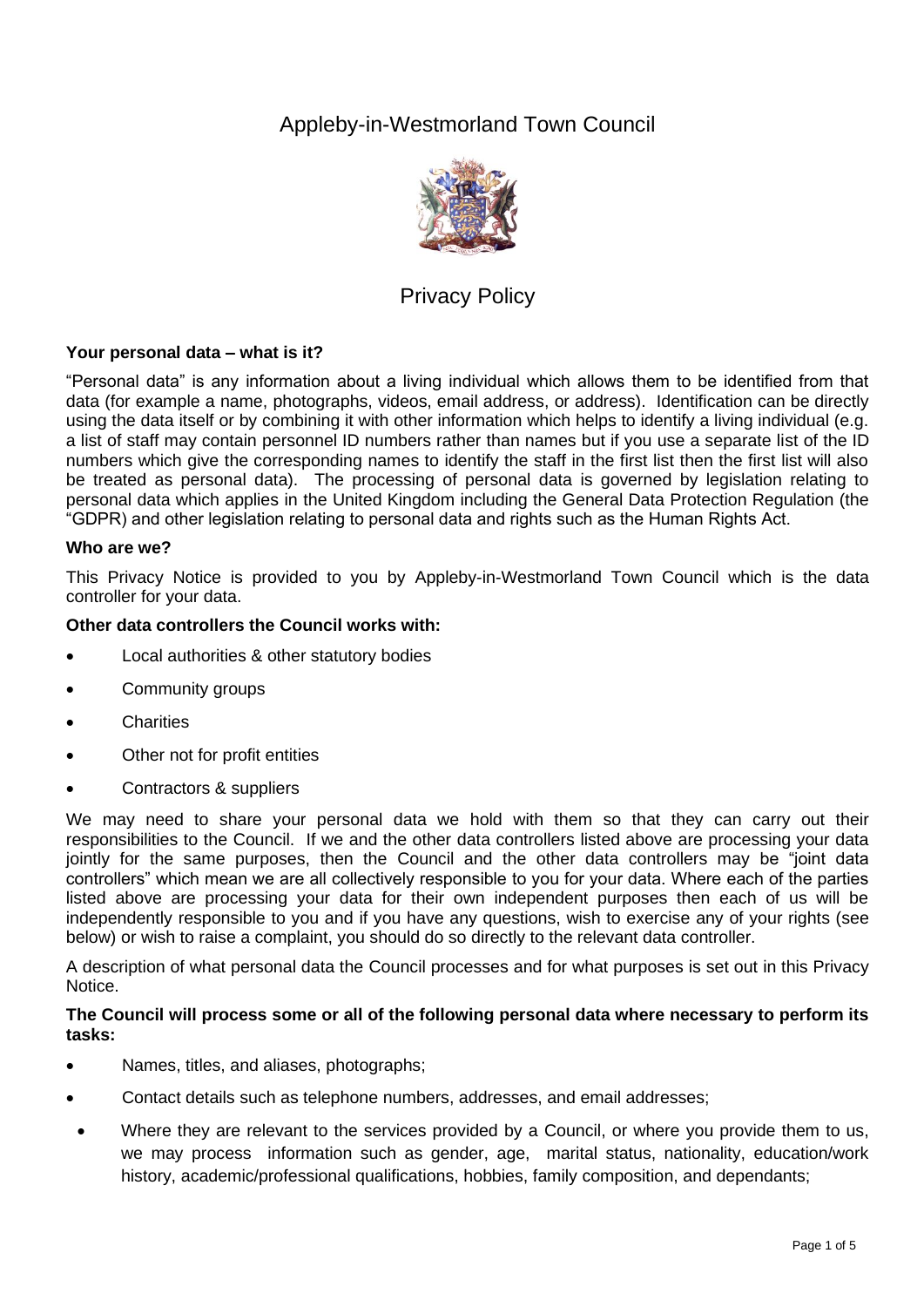- Where you pay for activities such as use of Council owned property, financial identifiers such as bank account numbers, payment card numbers, payment/transaction identifiers, policy numbers, and claim numbers;
- The personal data we process may include sensitive or other special categories of personal data such as criminal convictions, racial or ethnic origin, mental and physical health, details of injuries, medication/treatment received, political beliefs, trade union affiliation, genetic data, biometric data, data concerning and sexual life or orientation.

## **How we use sensitive personal data**

- We may process sensitive personal data including, as appropriate:
	- information about your physical or mental health or condition in order to monitor sick leave and take decisions on your fitness for work;
	- your racial or ethnic origin or religious or similar information in order to monitor compliance with equal opportunities legislation;
	- in order to comply with legal requirements and obligations to third parties.
- These types of data are described in the GDPR as "Special categories of data" and require higher levels of protection. We need to have further justification for collecting, storing and using this type of personal data.
- We may process special categories of personal data in the following circumstances:
	- In limited circumstances, with your explicit written consent.
	- Where we need to carry out our legal obligations.
	- Where it is needed in the public interest.
- Less commonly, we may process this type of personal data where it is needed in relation to legal claims or where it is needed to protect your interests (or someone else's interests) and you are not capable of giving your consent, or where you have already made the information public.

#### **Do we need your consent to process your sensitive personal data?**

In limited circumstances, we may approach you for your written consent to allow us to process certain sensitive personal data. If we do so, we will provide you with full details of the personal data that we would like and the reason we need it, so that you can carefully consider whether you wish to consent.

## **The Council will comply with data protection law. This says that the personal data we hold about you must be:**

- Used lawfully, fairly and in a transparent way.
- Collected only for valid purposes that we have clearly explained to you and not used in any way that is incompatible with those purposes.
- Relevant to the purposes we have told you about and limited only to those purposes.
- Accurate and kept up to date.
- Kept only as long as necessary for the purposes we have told you about.
- Kept and destroyed securely including ensuring that appropriate technical and security measures are in place to protect your personal data to protect personal data from loss, misuse, unauthorised access and disclosure.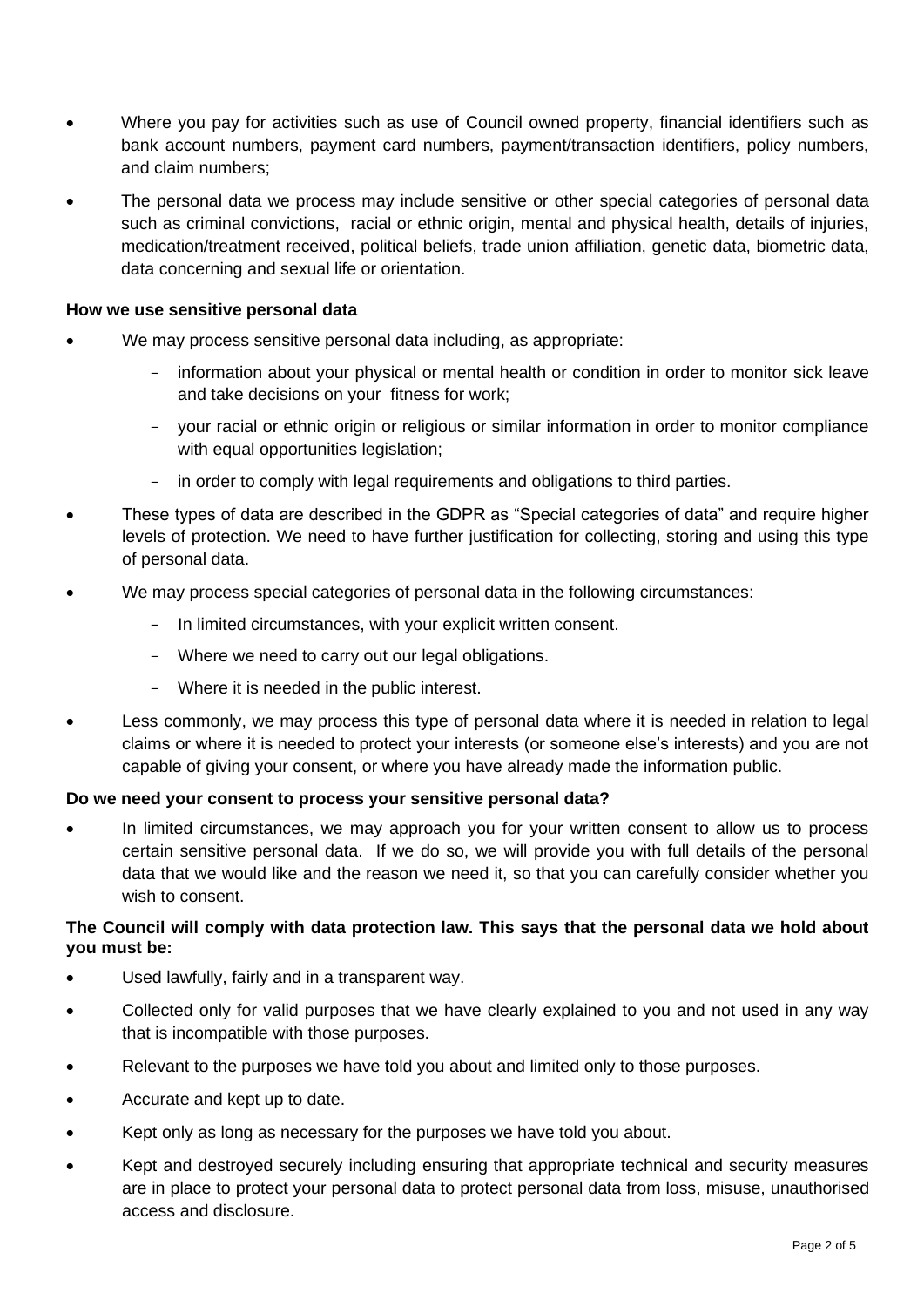## **We use your personal data for some or all of the following purposes:**

- To deliver public services including to understand your needs to provide the services that you request and to understand what we can do for you and inform you of other relevant services;
- To confirm your identity to provide some services;
- To contact you by post, email, telephone or using social media (e.g., Facebook, Twitter, WhatsApp);
- To help us to build up a picture of how we are performing;
- To prevent and detect fraud and corruption in the use of public funds and where necessary for the law enforcement functions;
- To enable us to meet all legal and statutory obligations and powers including any delegated functions;
- To carry out comprehensive safeguarding procedures (including due diligence and complaints handling) in accordance with best safeguarding practice from time to time with the aim of ensuring that all children and adults-at-risk are provided with safe environments and generally as necessary to protect individuals from harm or injury;
- To promote the interests of the Council;
- To maintain our own accounts and records;
- To seek your views, opinions or comments;
- To notify you of changes to our facilities, services, events and staff, Councillors and other role holders;
- To send you communications which you have requested and that may be of interest to you. These may include information about campaigns, appeals, other new projects or initiatives;
- To process relevant financial transactions including grants and payments for goods and services supplied to the Council
- To allow the statistical analysis of data so we can plan the provision of services.

## **What is the legal basis for processing your personal data?**

The Council is a public authority and has certain powers and obligations. Most of your personal data is processed for compliance with a legal obligation which includes the discharge of the Council's statutory functions and powers. Sometimes when exercising these powers or duties it is necessary to process personal data of residents or people using the Council's services. We will always take into account your interests and rights. This Privacy Notice sets out your rights and the Council's obligations to you.

We may process personal data if it is necessary for the performance of a contract with you, or to take steps to enter into a contract.

Sometimes the use of your personal data requires your consent. We will first obtain your consent to that use.

## **Sharing your personal data**

This section provides information about the third parties with whom the Council may share your personal data. These third parties have an obligation to put in place appropriate security measures and will be responsible to you directly for the manner in which they process and protect your personal data. It is likely that we will need to share your data with some or all of the following (but only where necessary):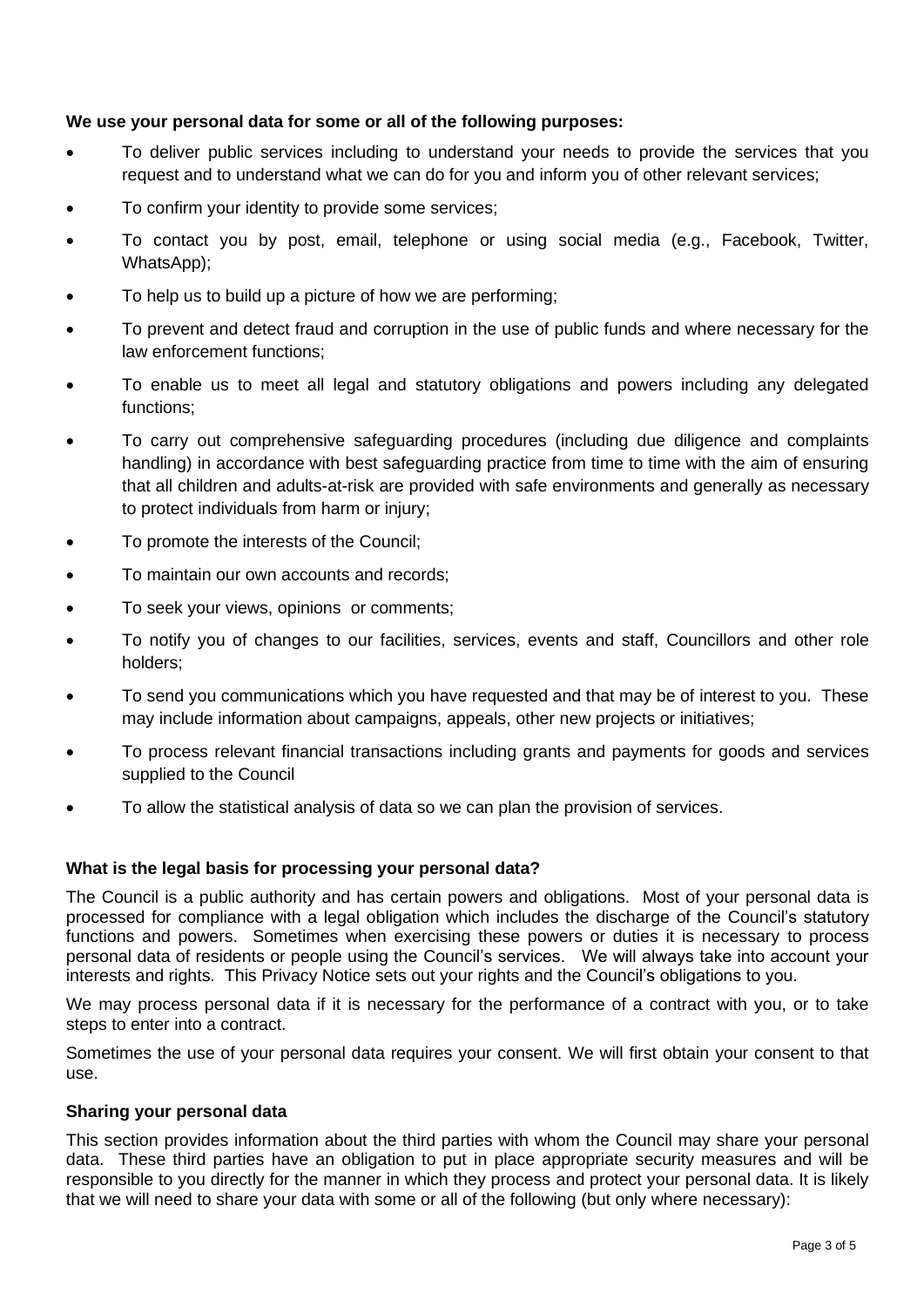- The data controllers listed above under the heading "Other data controllers the Council works with";
- Our agents, suppliers and contractors. For example, we may ask a commercial provider to publish or distribute newsletters on our behalf, or to maintain our database software;
- On occasion, other local authorities or not for profit bodies with which we are carrying out joint ventures e.g. in relation to facilities or events for the community.

## **How long do we keep your personal data?**

We will keep some records permanently if we are legally required to do so. We may keep some other records for an extended period of time. For example, it is currently best practice to keep financial records for a minimum period of 8 years to support HMRC audits or provide tax information. We may have legal obligations to retain some data in connection with our statutory obligations as a public authority. The Council is permitted to retain data in order to defend or pursue claims. In some cases the law imposes a time limit for such claims (for example 3 years for personal injury claims or 6 years for contract claims). We will retain some personal data for this purpose as long as we believe it is necessary to be able to defend or pursue a claim. In general, we will endeavour to keep data only for as long as we need it. This means that we will delete it when it is no longer needed.

## **Your rights and your personal data**

You have the following rights with respect to your personal data:

When exercising any of the rights listed below, in order to process your request, we may need to verify your identity for your security. In such cases we will need you to respond with proof of your identity before you can exercise these rights.

## *The right to access personal data we hold on you*

- At any point you can contact us to request the personal data we hold on you as well as why we have that personal data, who has access to the personal data and where we obtained the personal data from. Once we have received your request we will respond within one month.
- There are no fees or charges for the first request but additional requests for the same personal data or requests which are manifestly unfounded or excessive may be subject to an administrative fee.

#### *The right to correct and update the personal data we hold on you*

If the data we hold on you is out of date, incomplete or incorrect, you can inform us and your data will be updated.

#### *The right to have your personal data erased*

- If you feel that we should no longer be using your personal data or that we are unlawfully using your personal data, you can request that we erase the personal data we hold.
- When we receive your request we will confirm whether the personal data has been deleted or the reason why it cannot be deleted (for example because we need it for to comply with a legal obligation).

#### *The right to object to processing of your personal data or to restrict it to certain purposes only*

• You have the right to request that we stop processing your personal data or ask us to restrict processing. Upon receiving the request we will contact you and let you know if we are able to comply or if we have a legal obligation to continue to process your data.